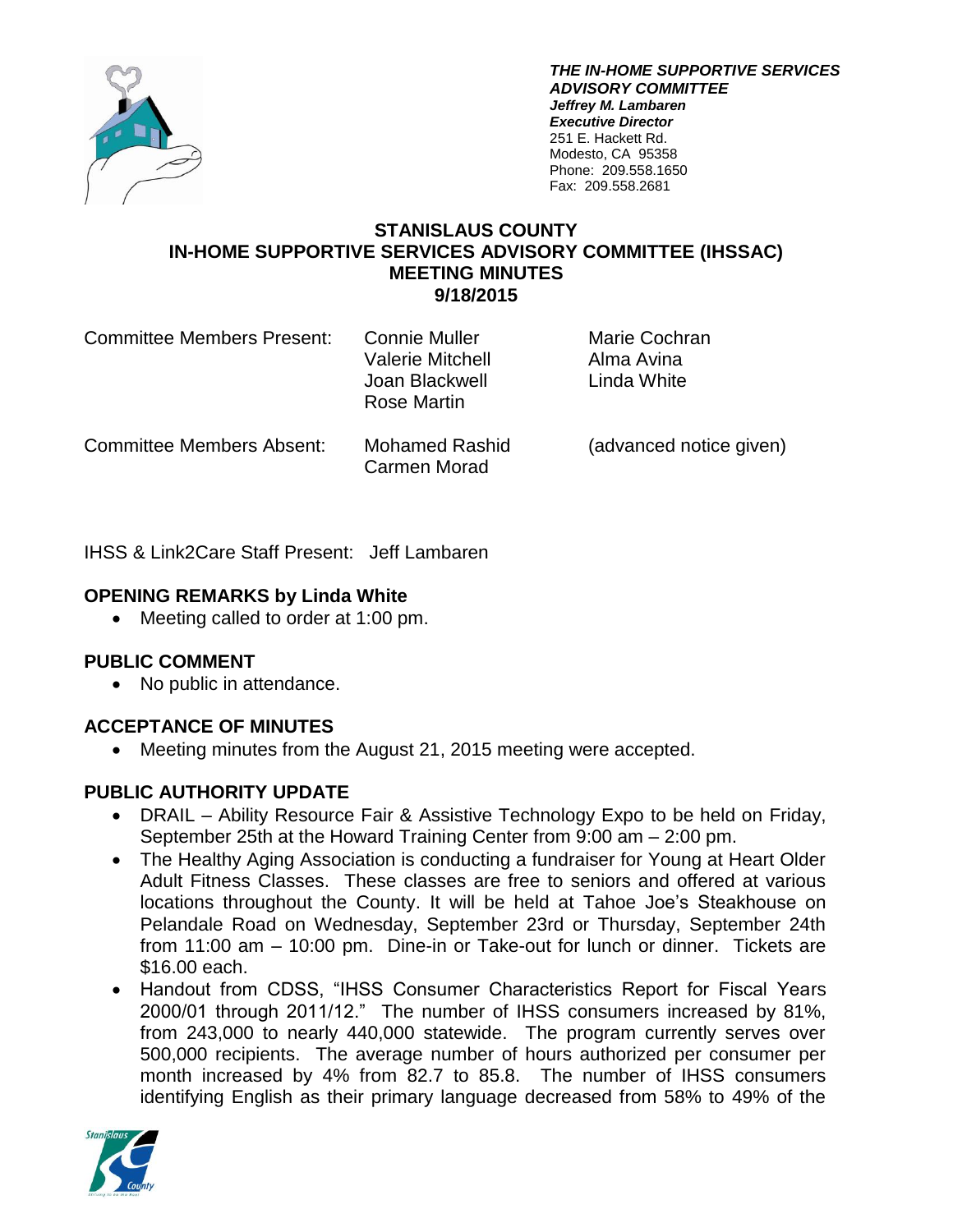caseload. A significant increase was noted in consumers identifying Asian languages. The number of IHSS consumers with a "Disabled" aid code more than doubled. IHSS experienced a significant increase in consumers at either end of the age spectrum. The average length of time an IHSS consumer remained in the program was 13.63 years. Discussion followed regarding various statistics, charts, and Appendix A – IHSS Historic Timeline.

## **BUDGET UPDATE**

• None.

# **LEGISLATIVE UPDATE**

- The Legislature returned from Summer Recess on Monday, August 17th and took up final action on all bills that are not two year bills. The Governor then has until Sunday, October 11th to take action on pending bills.
- There was no agreement on the Managed Care Organization (MCO) Tax. This is the tax that was supposed to help fund the restoration of hours for the IHSS program. The temporary 7% restoration of recipients' hours went into effect July 1st with the hopes that the MCO tax would pass and the restoration of hours would become permanent. So there is still the issue of funding the program; alternate revenue sources such as an alcohol and tobacco tax were proposed to fill the void but no agreement could be reached. This bill will continue to be discussed in the new Legislative session.
- SBx15 (formerly SB 128). End of Life Options Act sent to the Governor for action.
- AB 1436 (Burke) Authorized Representative to be able to sign documents for other individuals with certain exceptions. Sent to the Governor for action.
- SB 3 (Leno) Minimum Wage Bill. This would increase the minimum wage to \$11/hr. on January 1, 2016 and \$13/hr. on January 1, 2017. Awaiting hearing in Assembly Appropriations – held by Assembly Appropriations.
- SB 196 (Hancock) Elder Protective Order to dependent adults. Sent to the Governor for action.
- SB 199 (Hall) Reading Assistance for the Blind. Sent to the Governor for action.

# **FURTHER ACTION PLANNING FOR 2015-2016**

- Jeff met with the Senior Coalition and various other partners interested in working with our committee to present a training forum in order to discuss and prepare for the anticipated implementation of the Coordinated Care Initiative (CCI) in our County. Have a follow up meeting scheduled on Thursday, Oct 1st to start the planning process. We previously discussed having a training regarding CCI at our August meeting; this information would be valuable to the group as well as the partners. The one year anniversary of the CCI enrollment process is approaching. Many people are not enrolling or opting out due to lack of outreach, some doctors have not enrolled in this plan, and the anticipated savings to the State has not been cost-effective. Fiscal review of this model will be done later in the year in preparation for the January budget.
- 13th Annual Healthy Aging & Fall Prevention Summit to be held on Friday, October 16th, from 8:00 am – 1:00 pm at Modesto Centre Plaza. There will be various presentations, health screenings, flu shots, and interactive booths. The keynote celebrity speaker will be Lou Brock, who will discuss Living with Diabetes. Adult Services will have a table for outreach.
- Our next IHSSAC Meeting is scheduled for Friday, October 16th. Due to Jeff's attendance at the Summit above, the IHSSAC Meeting has been rescheduled to Friday, October 9th, per the agreement of the Committee.